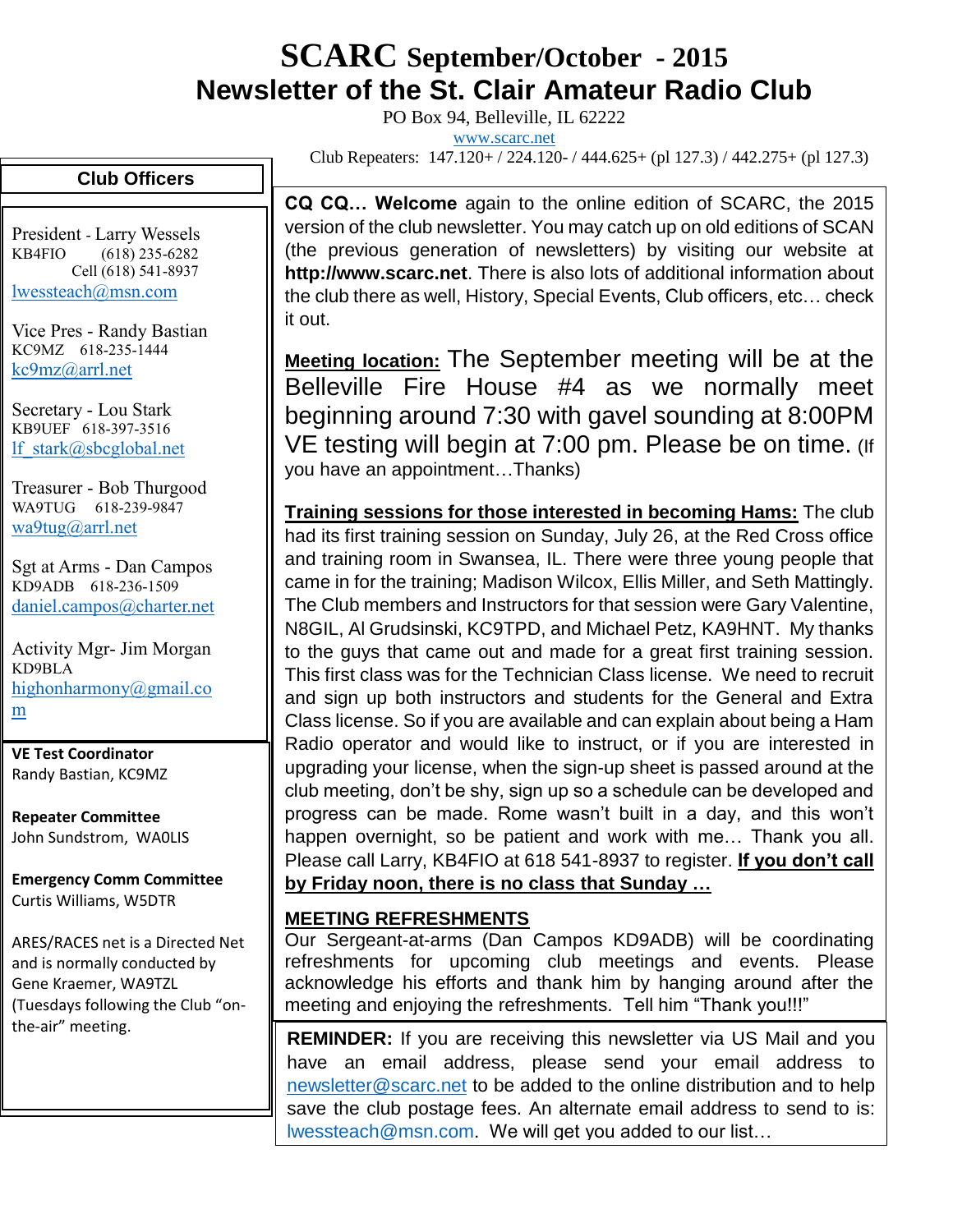**New Members:** No applications were submitted for club membership at the June or July meetings. To grow our club, we must find people that love to talk (should not be too hard) and that would love to be on the radio, so putting the two together can make a dedicated enthusiast for HAM Radio. We welcome all new members and thank them for their interest in Ham Radio. Remember; "When all else fails, there is Ham Radio"… bumper sticker "HAM Radio Saves Lives"

**Training Classes for your HAM** *(Amateur Radio)* **License:** *Training classes* for new Hams and those wanting to upgrade their license is becoming a reality. The classes will be held at the Red Cross building on No. Illinois St. (Hwy 159) in Swansea (next to Rural King). Dates/Times: as students are identified and a schedule developed the date/time will be provided… There are some texts available you may want to purchase. *The Amateur's Handbook (Operating Manual), Technician, General, and Extra Class License Manuals, The Radio Amateur's License Manual, and numerous others available through the Amateur Radio Relay League (ARRL), which we encourage all to join. Books also at Barnes and Nobel in Fairview Heights.* Our VE Coordinator and Vice Pres Randy Bastian KC9MZ, Reported that Bob Collins passed the Technician test and Scott Hoynoiski, N3DUB, passed test for upgrade to Extra Class… Congratulations to these Amateur Radio Operators. 73s…

**QSO Party:** Coming soon in fact October 18 (Noon till 8:00 PM)… let's put together a good and competitive team and win this thing… it has been won by our club in the past and can be done again.

**Emergency Communications Committee**, Curtis, W5DTR, reported the next simulated emergency drill will be in October (date and times to be determined and provided later).

**NWS Skywarn weather spotter reports** are now being received on Face Book in addition to other communication means.

**https://www.facebook.com/NWSStLouis https://www.facebook.com/spotternetwork**

**A big thanks to the Bill and Harry show (WA9IUF and W0KXP)** for filling our home libraries with wonderful books, and magazines. These have been donated to the club and then used as door prizes for those that attend the meetings. See it is to your benefit to be at the meetings.

#### **St Clair County Medical Reserve Corps (MRC)**

MRC is a community-based, civilian, volunteer program that helps build the public health infrastructure of communities nationwide. MRC units function as part of the local emergency preparedness teams. They supplement existing public health resources and emergency agencies such as the American Red Cross, local public health, fire, police and ambulance services. The St Clair Unit is seeking volunteers, especially Amateur Radio Operators to join their efforts. Please see Larry Wessels for an application at the meeting, or call 541-8937 if you would like one sooner. Another great opportunity to serve your community… be happy

**Antenna Builders and Mid-Month Social:** I have been told by Dennis, KM9O, the group will meet on Saturday, 22 Aug, and will be at: Pleasant Ridge Park, Fairview Heights, IL. The group gathers around 10:00 AM has a delicious "pot-luck" lunch, also works on antennas, and operational testing of them, wrapping up about 4:00 PM… Please try to attend and learn something that may be useful. I like the square loop antennas and various yagi designs… come on folks lets do it…

See next page for more exciting news and the want adds…